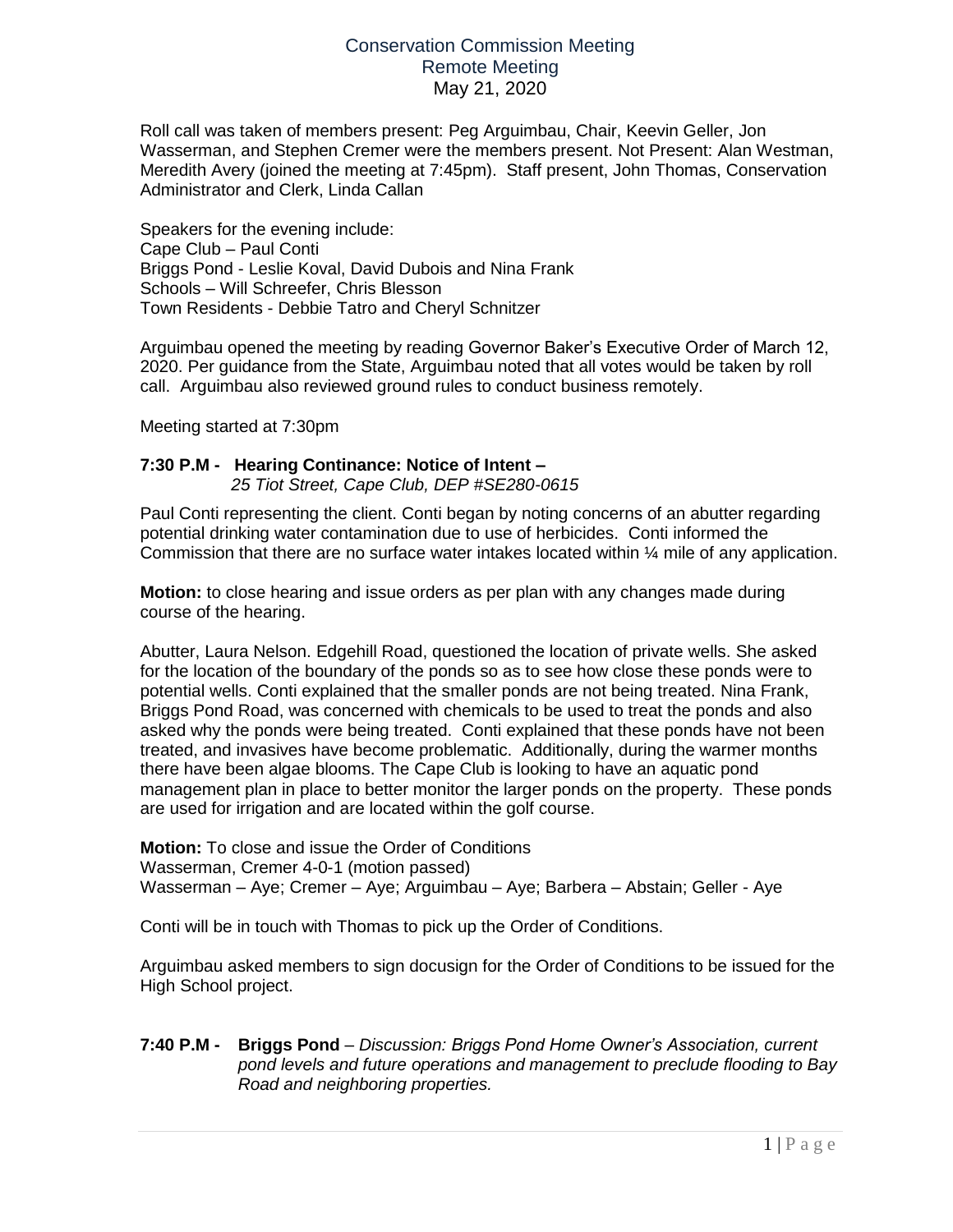Conservation Commission Meeting Meeting Minutes May 21, 2020

Trustees of the Briggs Pond Board Association are present this evening. Koval, Briggs Pond Road, Trustee of Briggs Pond Association, mentioned that Solitude (company which treats Briggs Pond) was at the pond today. They found the pond in pristine condition, and based on past management, believed that no treatment was needed at this time.

Arguimbau noted that Solitude also treats Lake Massapoag for invasives and weeds. She also mentioned that there is a lake level policy in existence for Lake Massapoag, which provides for management of the Lake, including regulating the lake level. She wondered if Briggs Pond Association could come up with something similar to regulate water levels at Briggs Pond. This would help with ensuring that the water in the pond is not too high nor too low. Koval agrees that a policy might be very helpful and is looking forward to working with the Commission. She mentioned that the water level of Briggs Pond has been an issue for abutters along the pond. A document prepared by Koval was emailed earlier in the day to the Commission office. It is her hope that all parties can work together to come up with a proposal and policy that works for everyone. Thomas said he would forward Koval's comments along to Commission members.

Arguimbau explained the need to be considerate to homeowners along Bay Road and to ensure the water level is such as to not lead to flooding.

Koval mentioned she would like to better understand the cause as to why water is coming up over the grass towards a home of an abutter.

Arguimbau visited the site and mentioned that she did not notice anything along the shore line to cause the rise of water onto a homeowner's property. She said that it is important, for now, that until a policy is in place, that folks work together and that a water level is maintained which does not lead to flooding. Thomas can assist with this if needed. At this time, Koval explained that the water level is fairly low as it was lowered in anticipation of treatment by Solitude. She has put the boards back and hopefully the water level will come back to a more moderate level.

Putting in a water gauge at a suitable location would be helpful in marking and determining the water level, instead of relying on rocks and trees. Another site visit by Thomas is welcomed. Arguimbau, trustees and others are invited to meet to discuss putting in place a workable plan.

Dubois, Trustee of Briggs Pond, spoke about some homeowners along Briggs Pond who prefer the water to remain at a higher level. They swim and boat, and if the water level is too low, they get tangled up in weeds or the water is not deep enough for a kayak to pass through. Again, consideration needs to be given that water level of Briggs Pond is not too high as to cause flooding onto Bay Road. Frank noted that she has never seen water spill onto Bay Road.

Arguimbau believes a site visit of interested parties will be a good starting point. A meeting should be set up with Thomas and all those interested in attending are welcome.

Dubois mentioned that the water level at Briggs Pond during the spring is usually watched more closely, due to the melting of snow and spring rains. It is a small pond and can be regulated easily.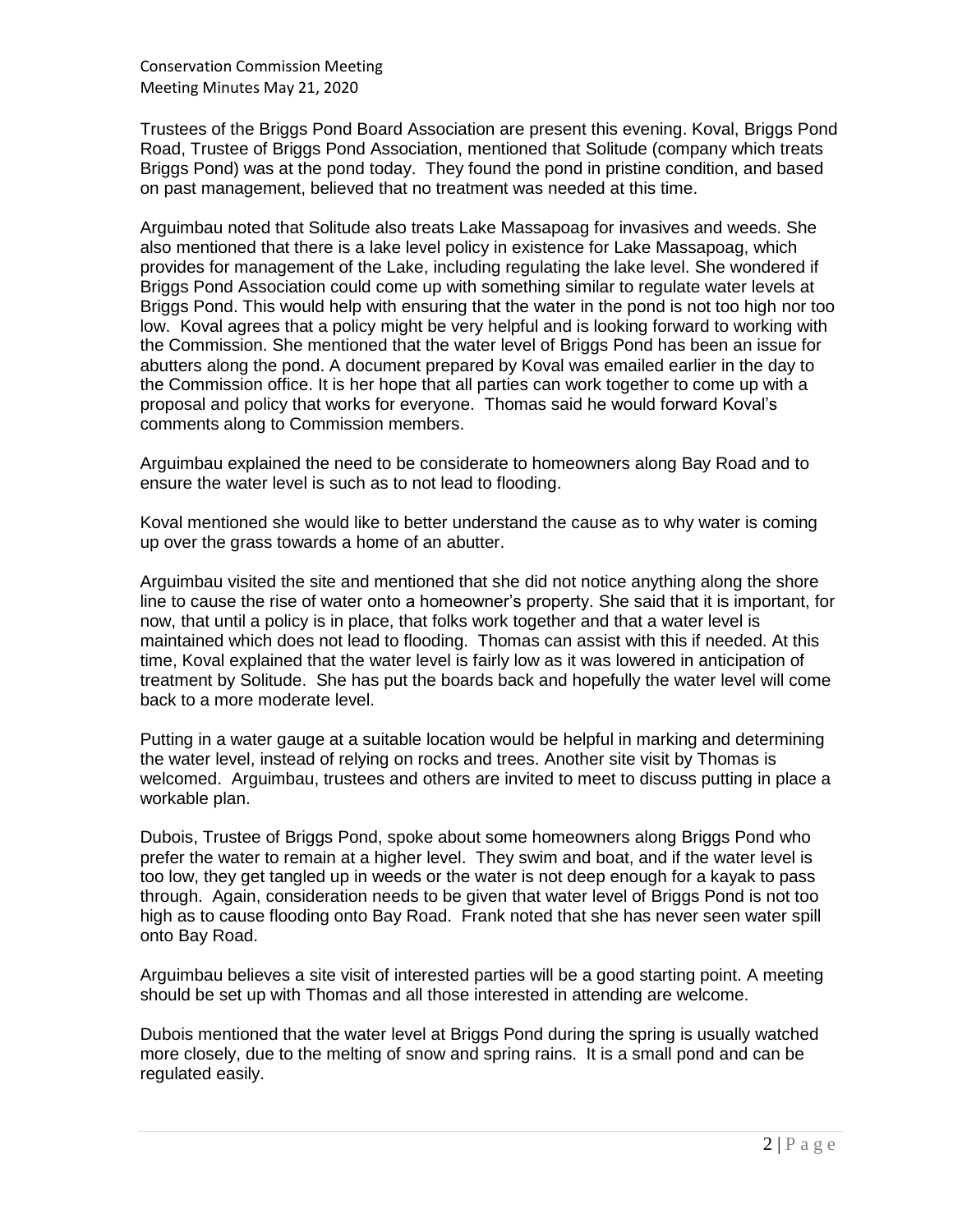Need to look at the pond as a whole, and how the water level affects all homeowners along the pond. Rising water onto homeowner property can be looked at during the site visit. Arguimbau appreciates the willingness of the Trustees and others to work together on this.

Arguimbau will have Thomas forward the lake policy to Koval so that the Trustees can begin to strategize on how Briggs Pond can fit into a model similar to that of Lake Massapoag.

Arguimbau noted that the next Commission meeting is scheduled for June  $4<sup>th</sup>$ . She encouraged a site visit prior to that meeting with a July  $1<sup>st</sup>$  date of having a process in place. Another discussion with the Commission will be scheduled after the site visit.

Geller asked the depth of the pond. Koval noted that a barometric map listed the center at approximately 12 feet. The pond was originally a marshy area which was dammed up approximately 100 years ago by the Ames family.

# **7:50 P.M. – Hearing Continuance: Notice of Intent –**

*Sharon High School Fields; DEP #SE280-0617*

Arguimbau announced that there would be no deliberating by Commission members this evening. Information would be received and listened to only. A review of Commission member eligibility to participate and vote on the project is being conducted. It is hoped that a vote can be taken at the next Commission meeting.

Debbie Tatro of Sustainable Sharon presented concerns of the proposed project. These concerns include threat to natural resources, the lake, drinking water, long-term potential health effects and financial burden of installing an artificial turf at the proposed location. She is speaking tonight on behalf of Sustainable Sharon, and is focusing on the health effects and the financial burden installing an artificial turf will have on the town, as she does not believe that other town committees have taken their concerns seriously.

Sustainable Sharon is concerned with the toxic chemicals used to maintain artificial turf as well as toxic chemicals used in the manufacture of artificial turf. They do not believe that the consultant has fully answered and addressed there concerns as materials presented by the consultant say there are no toxic chemicals, yet data Sustainable Sharon forwarded to the Commission show otherwise.

Tatro explained that PFAS is considered a forever a chemical, that PFAS is stable and does not break down. She noted that top scientists believe that toxics of PFAS present delay in developmental learning in infants and young children; suppresses the immune system and increases the risk of certain cancers among other things.

Further, Sustainable Sharon is concerned that the consultant hired, David Teter, only performed limited testing on a small panel of PFAS. Of over 4,700 PFAS, only samples of 29 were taken, and these were mostly on older PFAS. Overall, there is much concern with the consultant's report. Among other things, Sustainable Sharon believes that Teter glossed over polyfluorene and the potential harmful effects it may have; are concerned with why total fluorine was not tested for; and is curious as to why Teter did not sample polymeric PFAS and how it breaks down.

Through research, Tatro learned that Sprinturf contains high levels of fluorine. Weston and Sampson (consultant used by the Town), claimed turf fields did not contain PFAS. However,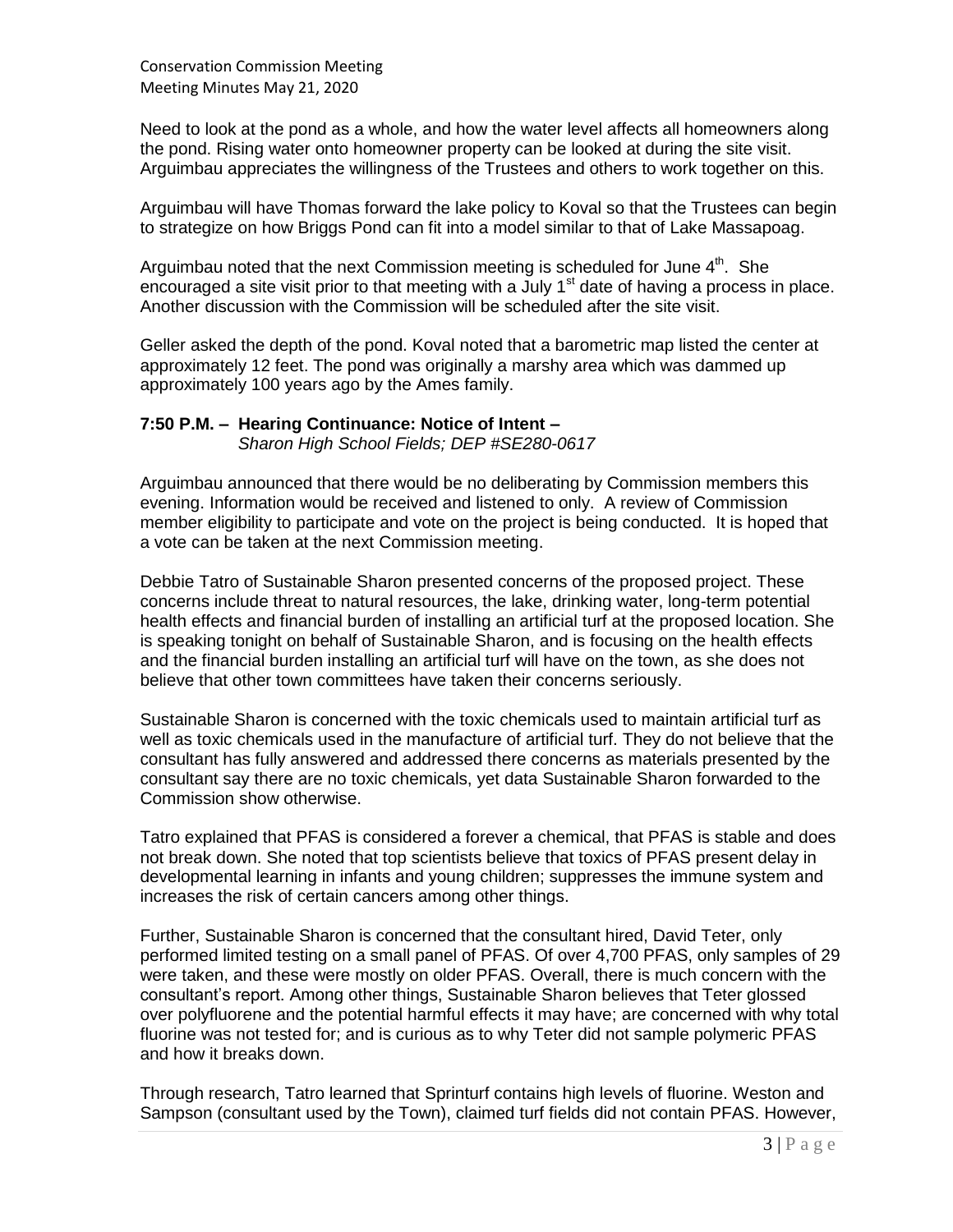Conservation Commission Meeting Meeting Minutes May 21, 2020

through the Freedom of Info Act, it was found that Spritnturf backing contains 81 ppm fluorine and plastic blades account for and contain 430 ppm fluorine.

Other concerns include:

- **The Town Lake**. Though the consultant for the project claims water from the artificial turf field will not drain into the lake, the concern is that the drainage ditch does lead towards the lake and there is potential for PFAS to enter the water at the Lake.
- **Town Drinking Water**. Sustainable Sharon believes there is a threat to the Town's drinking water. Wells are located down gradient from the football field and provide 60 percent of the Town's drinking water. Water regulations from Massachusetts DEP will soon regulate PFAS in drinking water at 20 parts per trillion. Why regulated at such a low level? Perhaps due to the suspected toxicity of PFAS?
- **Plastic blades**. At the last meeting a proponent of the turf field claimed that blades do not break off the turf nor do they disperse in the wind. Tatro disagrees with this statement siting a Boston Globe picture showing soil nearby an artificial turf field, with an intact glass blade.
- Fifty-year lifespan of the High School, while only 8-year warranty on the turf field which translates into 6 plastic carpets.
- There is currently only one place which accepts the carpet to recycle, and that is in Denmark. After decades of producing artificial turf, what is the reality that within the next ten years another location will be found to recycle artificial fields? Currently, expired turf fields are piling up as there is nowhere to dispose of these plastic carpets.
- Sustainable Sharon obtained a quote from Sports Turf Specialists of \$200,000 to renovate the base of the existing field at the high school, and to lay down new sod. For an additional \$620,000 ten additional town fields could be renovated. CPA funds could be used.
- Annual maintenance cost comparison. The cost to maintain an organic field is significantly less, over time, than to maintain an artificial turf field. There are hidden costs associated with maintaining an artificial turf including replacement costs.
- In 2015, a statement was signed by over 250 doctors and PhDs on the potential harm from PFAS.

Sustainable Sharon is asking the Commission to reject the proposed installation of an artificial turf field. They believe the presentation by Teter and others to be just talking points for artificial turf and the science they presented is outdated. They are asking the Commission to protect the surrounding wetlands.

Will Schreefer, project consultant, explained he could not comment on statements made by Sustainable Sharon regarding the Teter report. However, he did reiterate what he spoke about at the May 7th Commission meeting, including that there would be no removal of existing vegetation and that the intent is to mimic the natural conditions by placing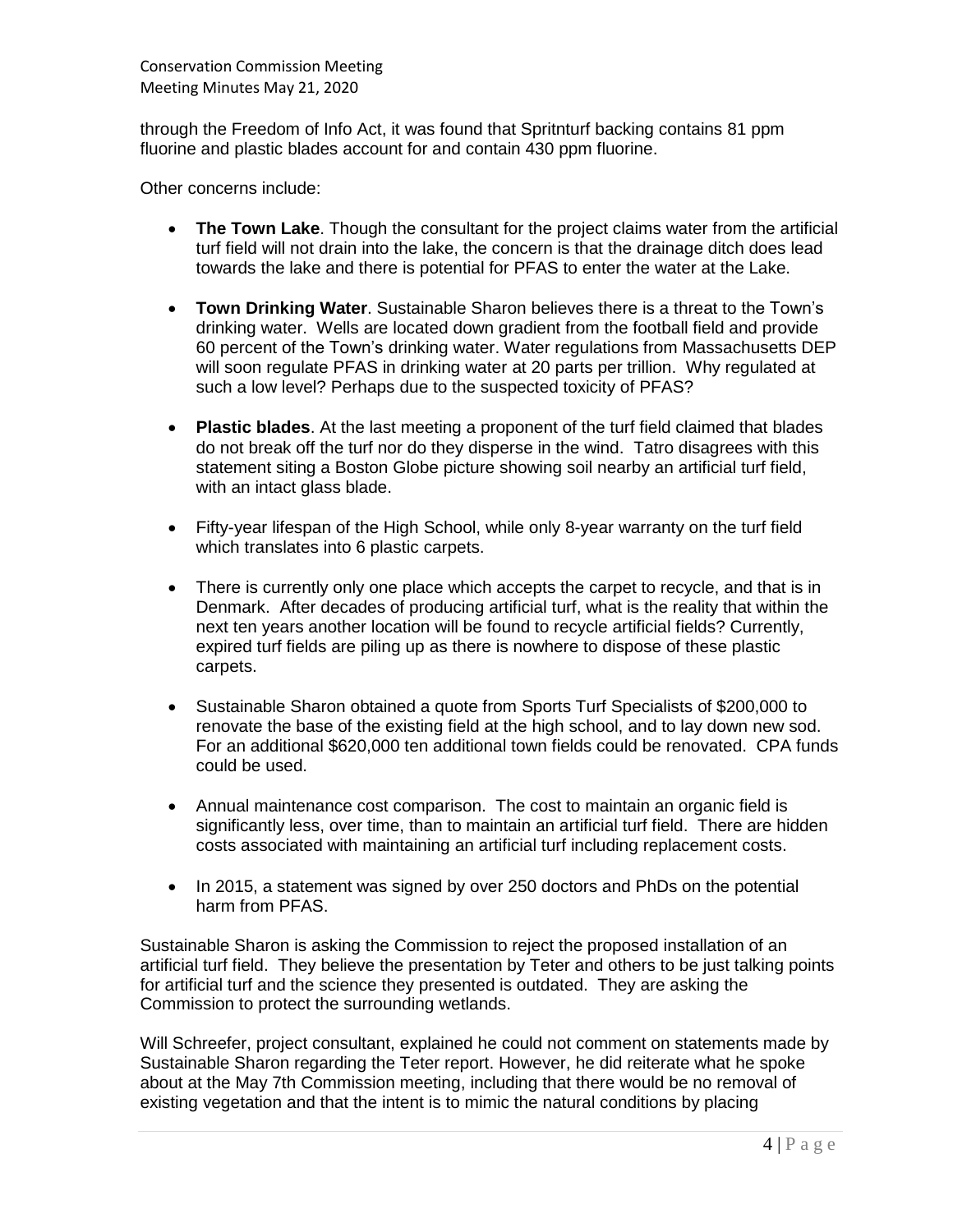Conservation Commission Meeting Meeting Minutes May 21, 2020

approximately 12 inches plus of stone beneath the proposed artificial turf in order to hold water. Regarding concern from Sustainable Sharon and runoff of water into the lake, there will be 3.1 inches of retention of water below the artificial turf field. According to records, over the past ten years there have been only 11 storms which potentially would have had runoff, meaning, one storm a year may flow into the lake. Schreefer also noted the school's athletic program requires a synthetic turf field.

Schreefer explained that he and other consultants have provided as much information as possible to the Commission for their review. As far as anything specific which came up this evening, he may be able to speak about at the next meeting.

The next Commission meeting date is scheduled for June 4. This hearing will be continued then. At the June 4 meeting, Arguimbau hopes there will be more clarity on member participation and deliberation. She mentioned that any additional questions from those watching this hearing should be emailed into the office and that questions from Commission members will be asked at the next meeting.

Thomas mentioned that he had sent an email to the Schreefer asking for a summary, noting that the burden of proof and any potential impact of project, (potential long term effects to lake, etc) should be provided by the applicant. Thomas believes it would be good for the Commission to get an abstract review from the applicant.

Arguimbau again explained that there would be deliberation at next meeting. She also explained that a spreadsheet has been developed recording all correspondence coming into the office.

**Motion:** to tentatively continue hearing to June 4 at 8pm. Cremer, Geller 5-0-1 (motion passes) Wasserman – Aye; Cremer – Aye; Arguimbau – Aye; Barbera – Abstain; Geller – Aye; Westman – Aye; Avery - Aye

**8:00 P.M. –** Approval of May 7 meeting minutes Minor grammatical error.

**Motion**: to accept meeting minutes as amended Cremer, Avery 6-0-0 (motion passes) Wasserman – Aye; Cremer – Aye; Arguimbau – Aye; Barbera – Aye; Keevin – Aye; Avery - Aye

#### **8:05 P.M. –** Incorporate Trail Maintenance into the budget

Thomas informed Commission members that with so many people using trails in town, notification of downed trees has been increasing. He has been working with Kurt Buermann and Friends of Conservation. However, since the Friends are not allowed to use chainsaws or other power tools on Town owned trails, Thomas would like to establish or utilize existing funding to pay DPW to assist in maintaining the trails. Eagle Scouts have been great as well as the Friends, with maintaining trails, but there is only so much they can do. Arguimbau noted that at one point there was a trail fund. Thomas will look further into this and come up with a plan.

**Lake:** The level of the lake is below 10'5". Boards are in. Thomas has asked Strusky, from the custodial staff at the Community Center, to be his backup.